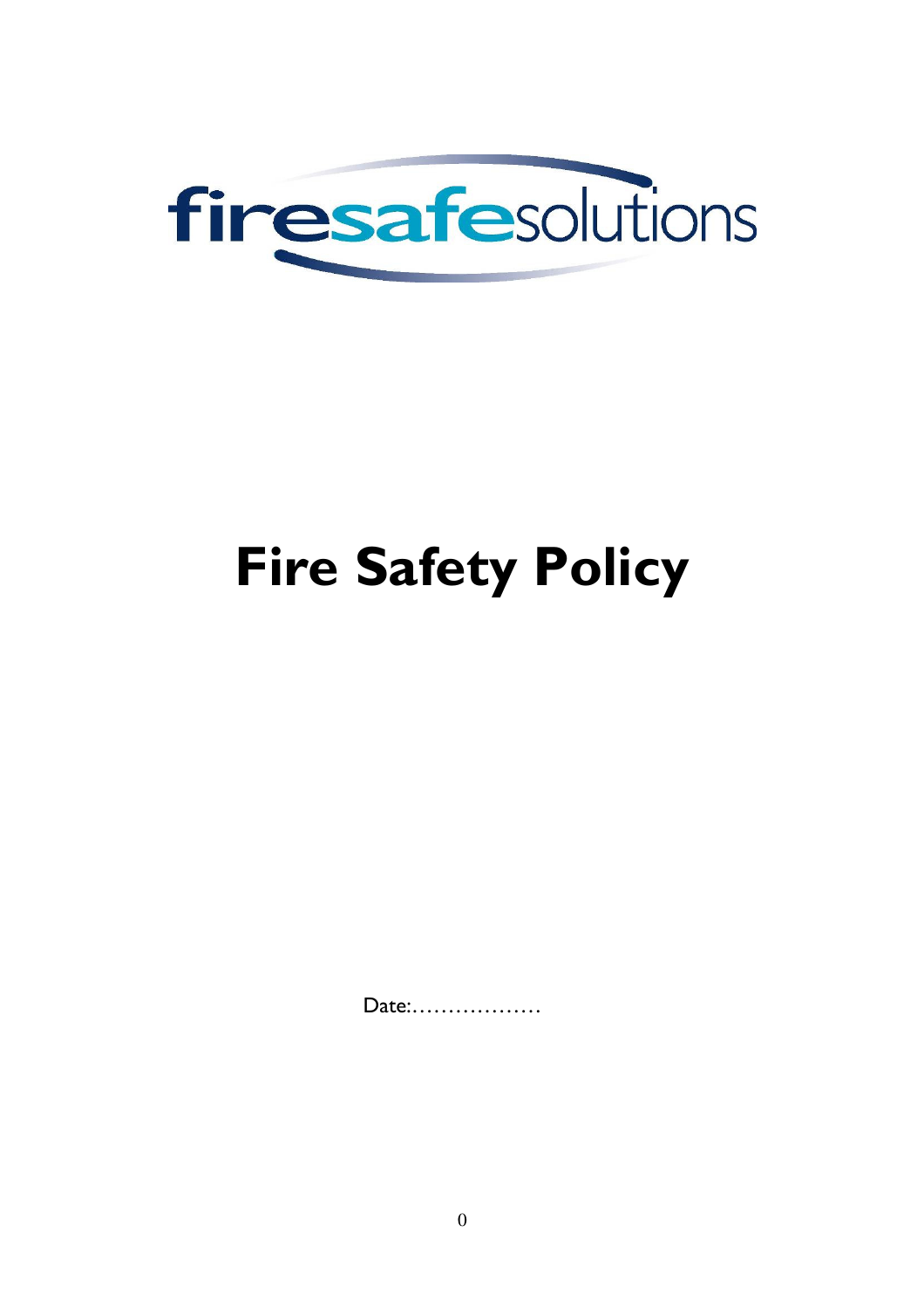

## **Policy Preparation & Introduction**

This document format has been produced by Firesafe Solutions (UK) Ltd to aid managers, tenants and others responsible for fire safety in their workplace in producing a simple Fire Policy.

It should be noted the document is a generic template and is designed predominantly for simple workplaces and it is the responsibility of the person using the template to adapt it to the premises, staff and style of management they are dealing with.

If you do not believe you are competent in preparing this document we would strongly recommend you seek professional guidance. Firesafe Solutions (UK) Ltd would be happy to assist with this process and can be contacted by telephone on 0845 456 5121 or via email at info@firesafesolutions.co.uk

In simple premises, the policy should be kept short and to the point. The objective is to state how the different elements of the policy are provided and implemented. You should not over complicate the document in the belief that the more detailed the better. Often less is more.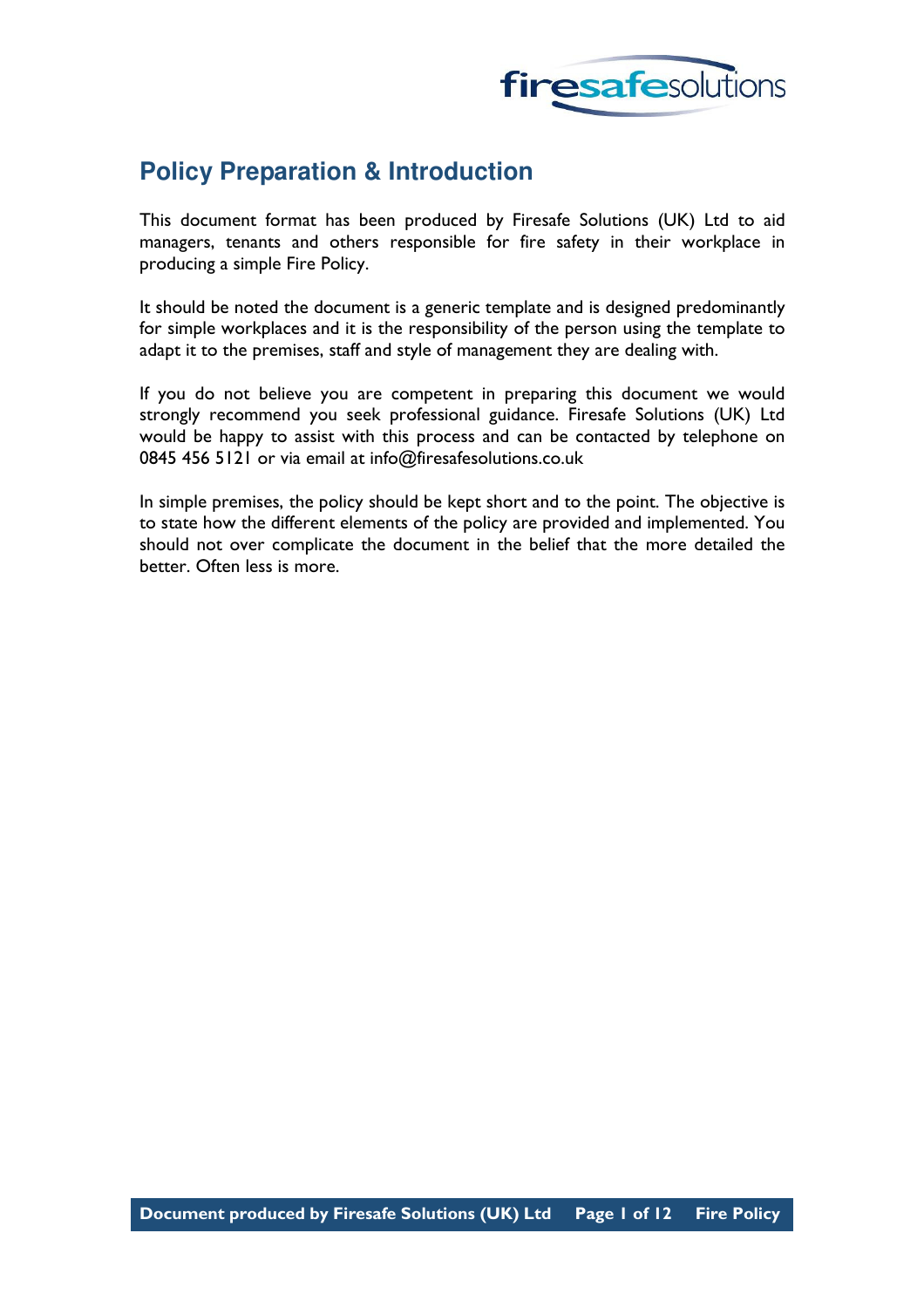

## **Contents**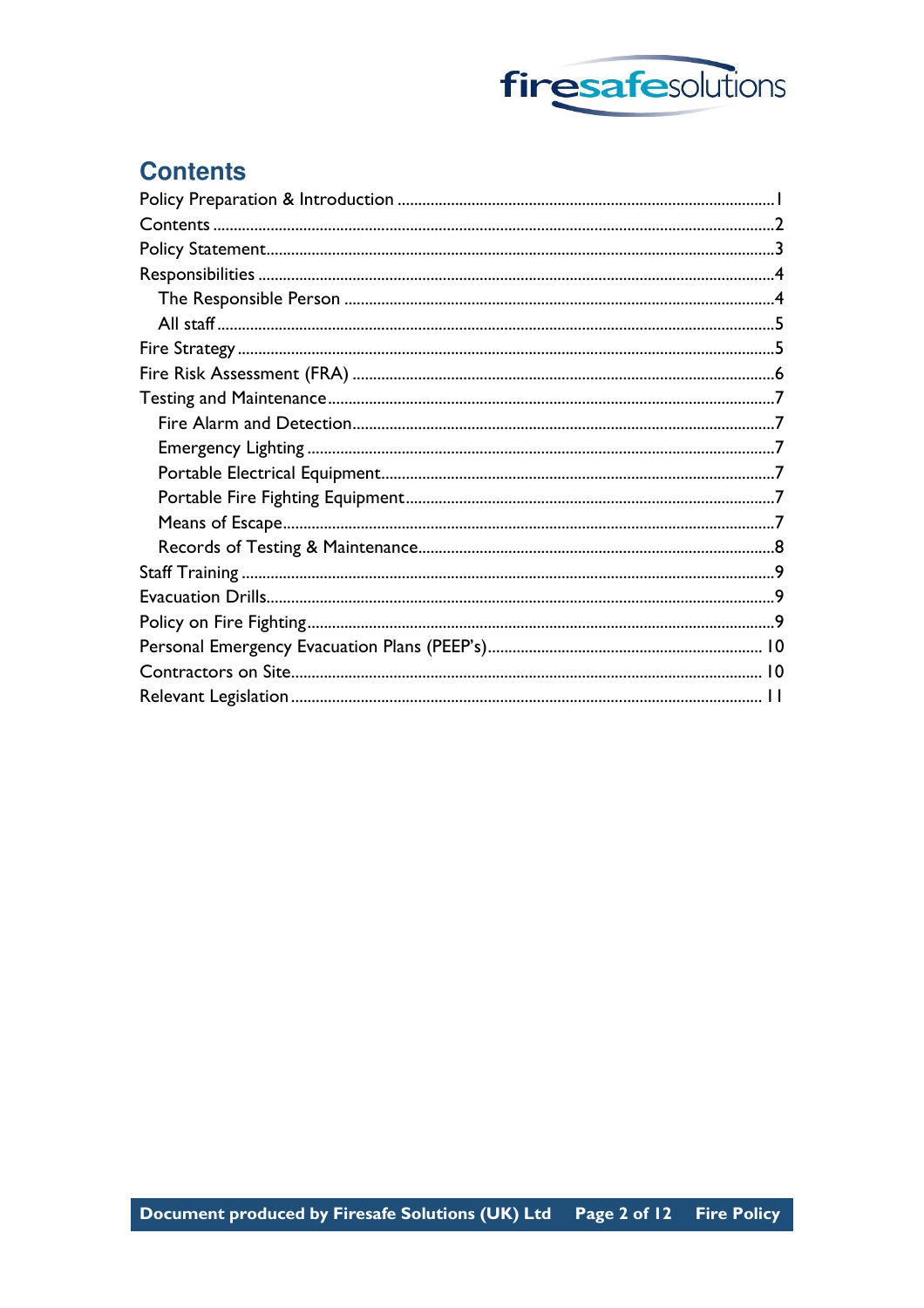

## **Policy Statement**

The issue of Fire Safety is taken extremely seriously and we will strive to ensure the Company and its employees comply with the Regulatory reform (Fire Safety) Order 2005.

More importantly we will strive to ensure the safety of all persons who have a legitimate right to be in, on or in the vicinity of the premises from fire and its effects. These include residents, visitors, staff and contractors but exclude fire fighters in pursuance of fire fighting.

Staff should be aware it is a criminal offence not to consider theirs and others fire safety whilst at work and breaches will be dealt with in a robust manner by management.

Signed ………………………………………………..

Position………………………………………………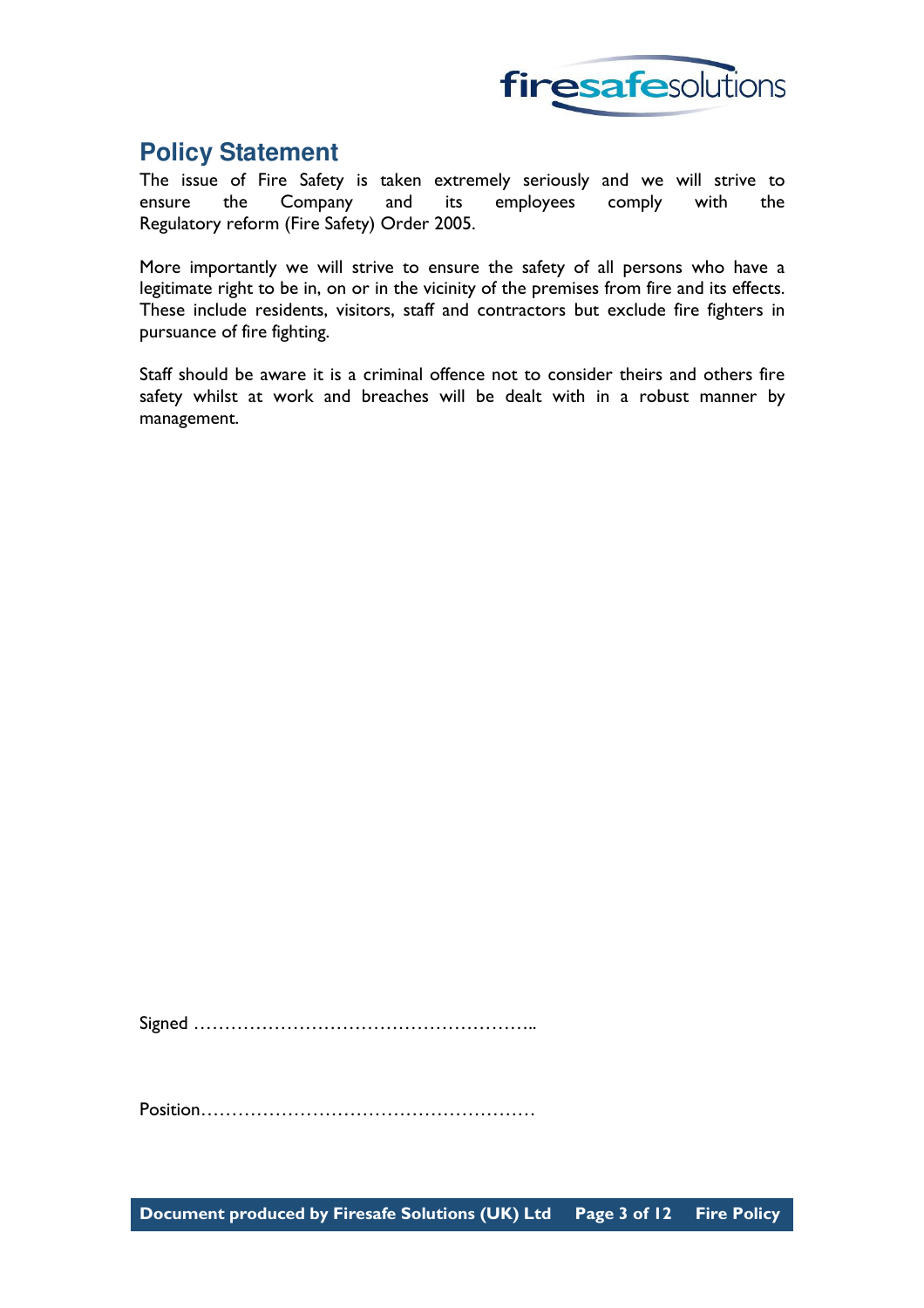

## **Responsibilities**

#### **The Responsible Person**

The responsible person retains overall responsibility for policy and management of fire safety and under the Regulatory Reform (Fire Safety) Order 2005 designated as the "Responsible Person".

The Responsible Person has delegated the following roles:

|              | <b>Task</b>                                                                                                                                                  | Position or name |
|--------------|--------------------------------------------------------------------------------------------------------------------------------------------------------------|------------------|
|              | Ensuring all exits are available and useable<br>during time people are in the premises<br>(recommended daily)                                                |                  |
| 2            | fighting equipment is in place<br>Fire<br>and<br>undamaged (recommended weekly)                                                                              |                  |
| 3            | Staff have received induction training                                                                                                                       |                  |
| 4            | The daily check of the fire alarm                                                                                                                            |                  |
| 5            | The weekly test of the fire alarm                                                                                                                            |                  |
| 6            | The monthly test of the emergency lighting                                                                                                                   |                  |
| 7            | Completion of the Fire Risk Assessment                                                                                                                       |                  |
| 8            | Ensuring the fire alarm, emergency lighting and<br>fire fighting equipment (and other fire safety<br>measures if found) is serviced by a competent<br>person |                  |
| 9            | Ensuring appropriate cleaning of<br>kitchen<br>extract ducts where appropriate                                                                               |                  |
| 10           | Ensuring portable electrical appliances are<br>maintained as required (PAT)                                                                                  |                  |
| $\mathbf{I}$ | Ensuring fixed electrics are inspected at least<br>once every five years                                                                                     |                  |
| 12           | Completion of refresher training                                                                                                                             |                  |
| 3            | Completion of an annual fire evacuation drill                                                                                                                |                  |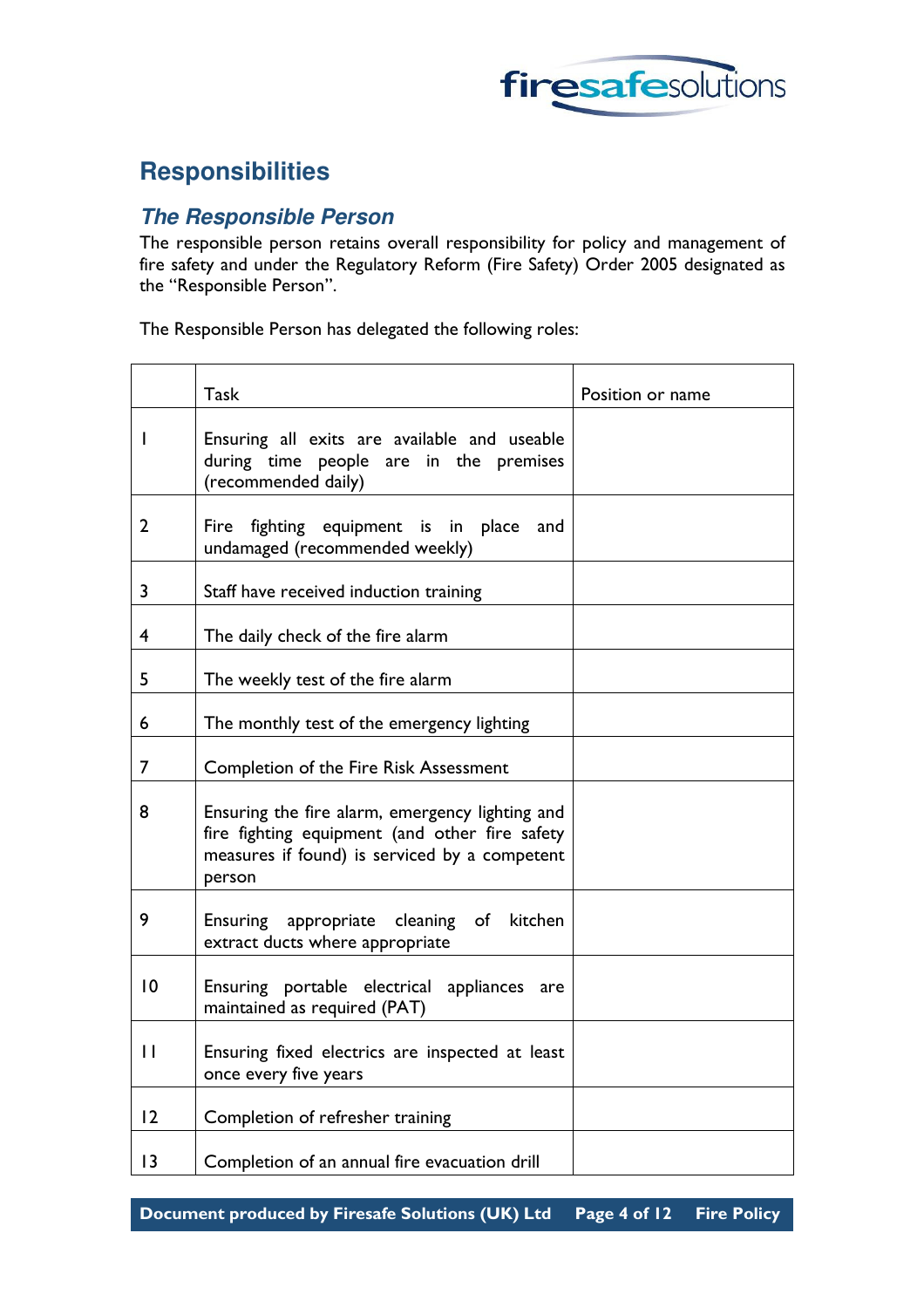

#### **All staff**

All staff has a responsibility for their own and others fire safety. They should report any possible dangerous issues to ………………………………………. for action.

Staff are forbidden from carrying out actions that could compromise their or others fire safety and where staff are found to carry out such actions they may be subject to disciplinary proceedings.

## **Fire Strategy**

The fire strategy is to ensure there is a suitable means of alerting all persons who have a legitimate right to be in the premises to a fire in the early stages and provide sufficient number of exits to allow the safe evacuation to a place of ultimate safety. The evacuation procedure is for all persons to evacuate immediately.

The type, number and level of fire safety measures will be decided by Fire Risk Assessment carried out by a competent person.

Whilst management accepts there is a legal duty to ensure there is some persons trained in the use of fire fighting equipment they do not encourage the fighting of fires by staff and actively discourages the fighting of fires by any guests unless they have received training.

Staff will receive fire safety training including the use of fire extinguishers but their overriding responsibility is to sound an alarm and initiate an evacuation of the immediate area.

The company fire strategy concentrates on life safety and not property protection.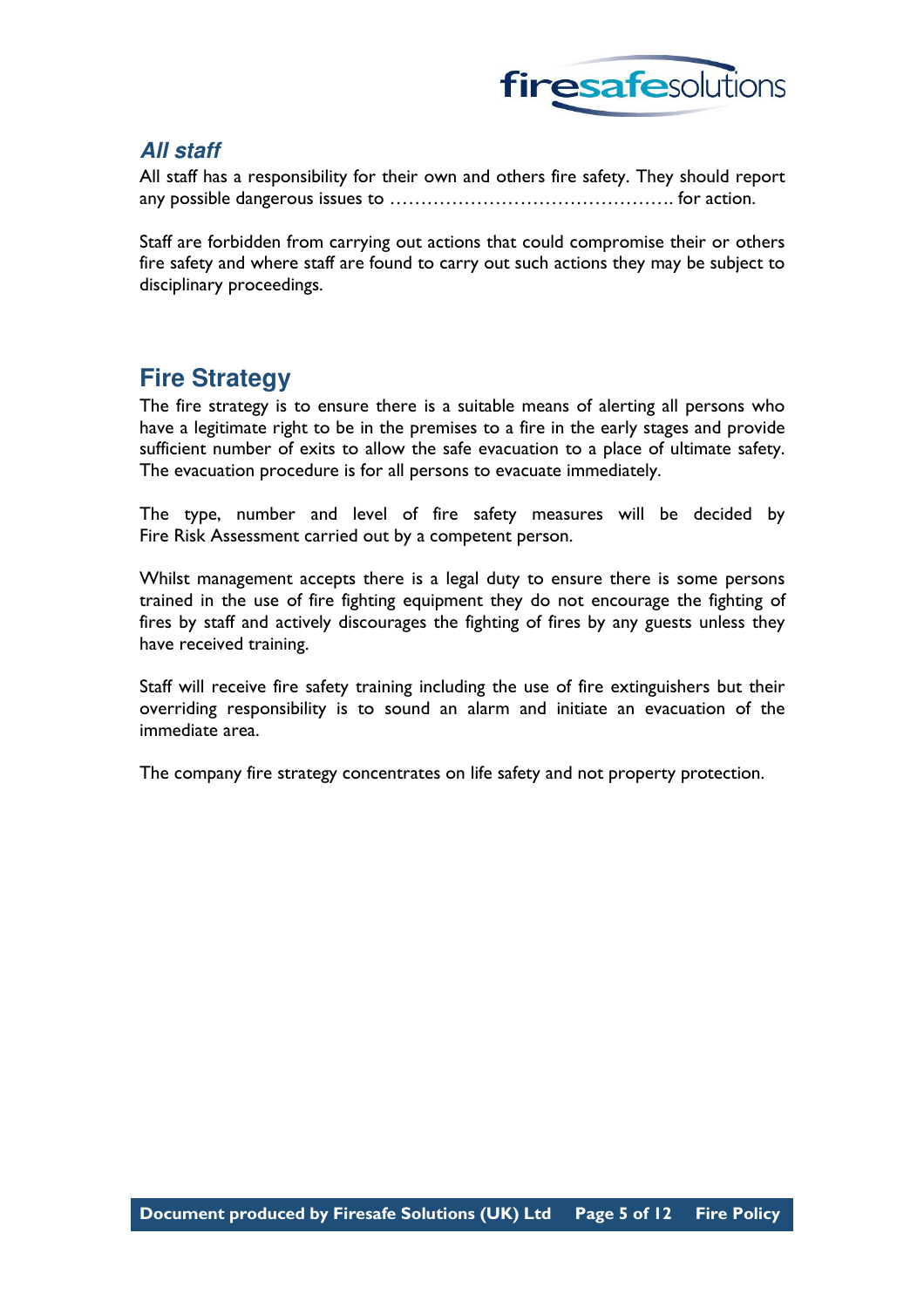

## **Fire Risk Assessment (FRA)**

Management will employ a competent person to assist them with their duties under Article 18 of the Regulatory Reform (Fire Safety) Order 2005 in accordance with the Regulatory Reform (Fire Safety) Order 2005.

A fire risk assessment will be completed for each work area. The FRA will be reviewed annually or when there is a major change in circumstance to the premises.

A hard copy of the FRA will be held on site in a safe place.

The fire risk assessment is a comprehensive assessment of the building, the processes taking place and the people expected to use it to ensure all relevant people are not at an unacceptable risk from fire or its effects. The assessment considers life safety and not property protection.

The assessment will provide a list of Significant Findings These are items that are likely to present an unacceptable risk to people and will specify: what the problem is, what existing control measures are in place and what additional measures should be instigated.

Any Significant Finding will be prioritised as High, Medium, and Low or as a Note. High, Medium and Low are an identification of the risk the hazard presents to relevant people. The Company will use this system as a way of prioritising the work to complete it.

Where a Significant Finding is stated as a Note, there is unlikely to be any additional control measure. The Note is a way of informing the reader that an issue has been identified but due to the existing control measures requires no further attention.

The Responsible Person is responsible for ensuring the Significant Findings detailed in the FRA receive appropriate attention.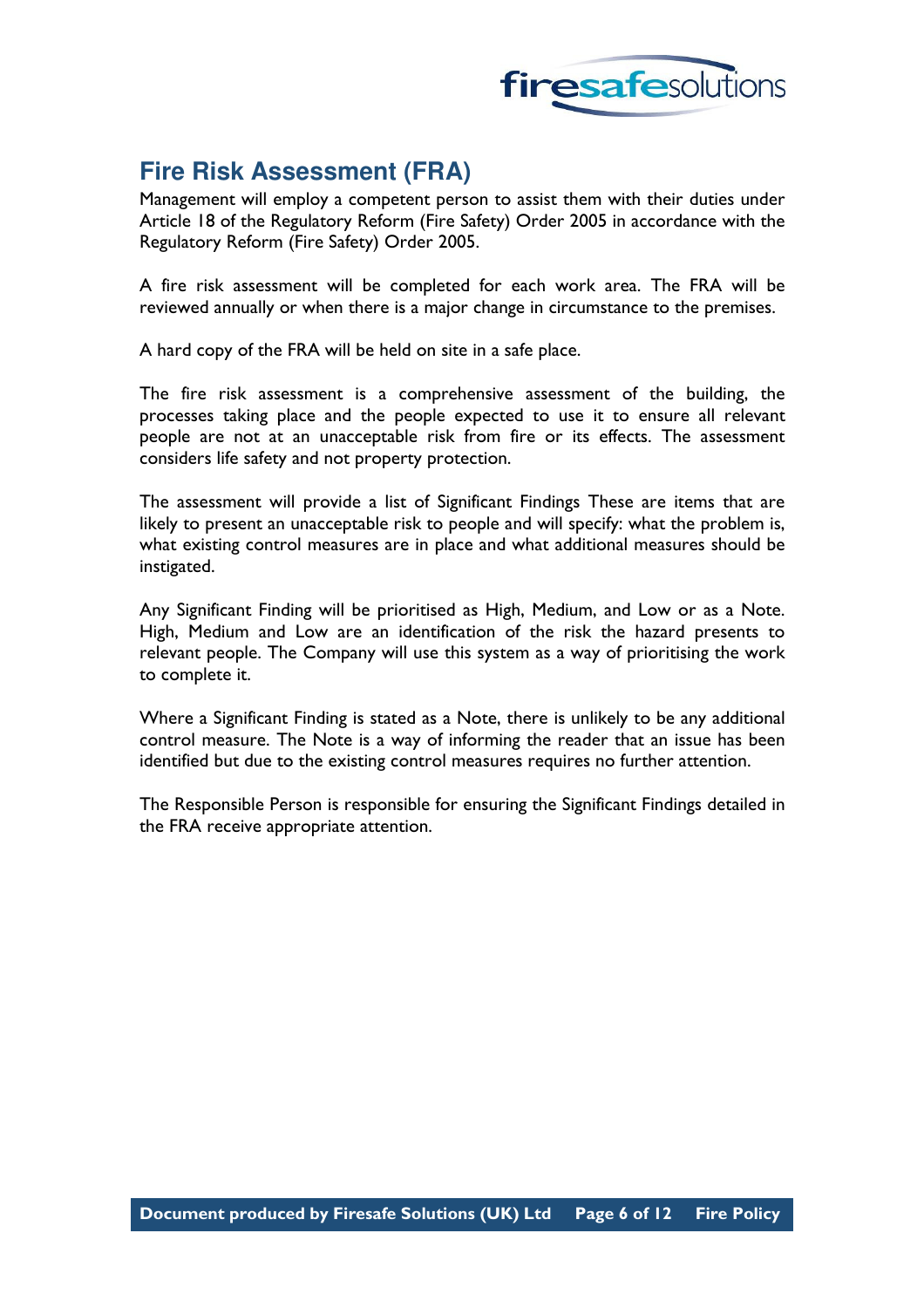

### **Testing and Maintenance**

#### **Fire Alarm and Detection**

The level of coverage will be set by the FRA and serviced in accordance with the relevant British Standard (BS5839 Pt 1: 2013) by a competent person.

The alarm will be inspected daily by staff to ensure it is showing a healthy supply (green light on panel).

The call points will be tested weekly by using a test key to operate a different call point each week on a rolling program. Records of the tests will be maintained on site for inspection by company personnel, fire risk assessors and enforcement officers.

#### **Emergency Lighting**

The level of emergency lighting will be dictated by the FRA.

The installed system will be tested monthly by House Staff by using a suitable test key or by isolating (using the local light circuit breaker) the lights.

The system will be serviced annually by a competent firm of engineers in accordance with BS 5266 Pt 1: 2005.

Records of the tests will be maintained on site for inspection by fire risk assessors and enforcement officers.

#### **Portable Electrical Equipment**

The portable electrical equipment within the building work areas will be tested annually to ensure it is fit for purpose and in a safe condition. The company will have equipment tested in accordance with HSE guidance.

Records of tests will be held to be able to show due diligence.

#### **Portable Fire Fighting Equipment**

The portable firefighting equipment will be inspected to ensure the equipment appears in good condition, all extinguishers have a safety pin and plastic tag fitted and all equipment is in its appropriate position.

The equipment will be serviced annually by a firm of competent engineers in accordance with the manufactures instructions and the BS 5306 Pt 3.

#### **Means of Escape**

The designated on-site staff will check daily that all corridors and stairs are kept clear of obstructions and combustible material.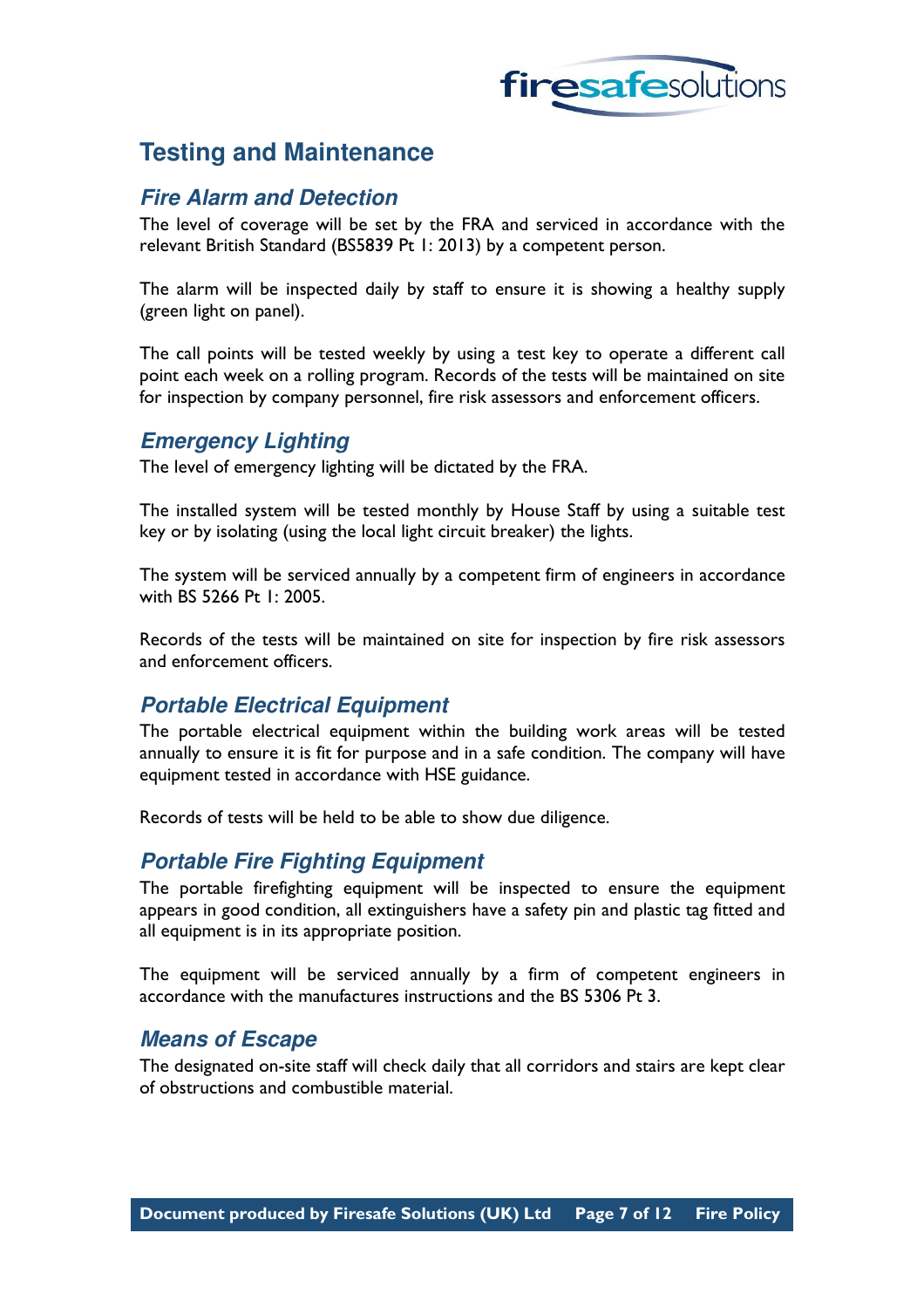

#### **Records of Testing & Maintenance**

Management to ensure accurate and true records associated with testing and maintenance of fire safety measures as well as staff training and evacuation drills. (A test record book can be downloaded free of charge from Firesafe Solutions website)

Records must be kept on site and except for staff training in a single file with the following information:

 Date of test Item tested Result of test Action taken Person completing test

In the case of staff training records they should be retained on site for the period the employee is working on site. The records should be kept confidential but may be shown to enforcing authorities for the purpose of showing due diligence to legislation.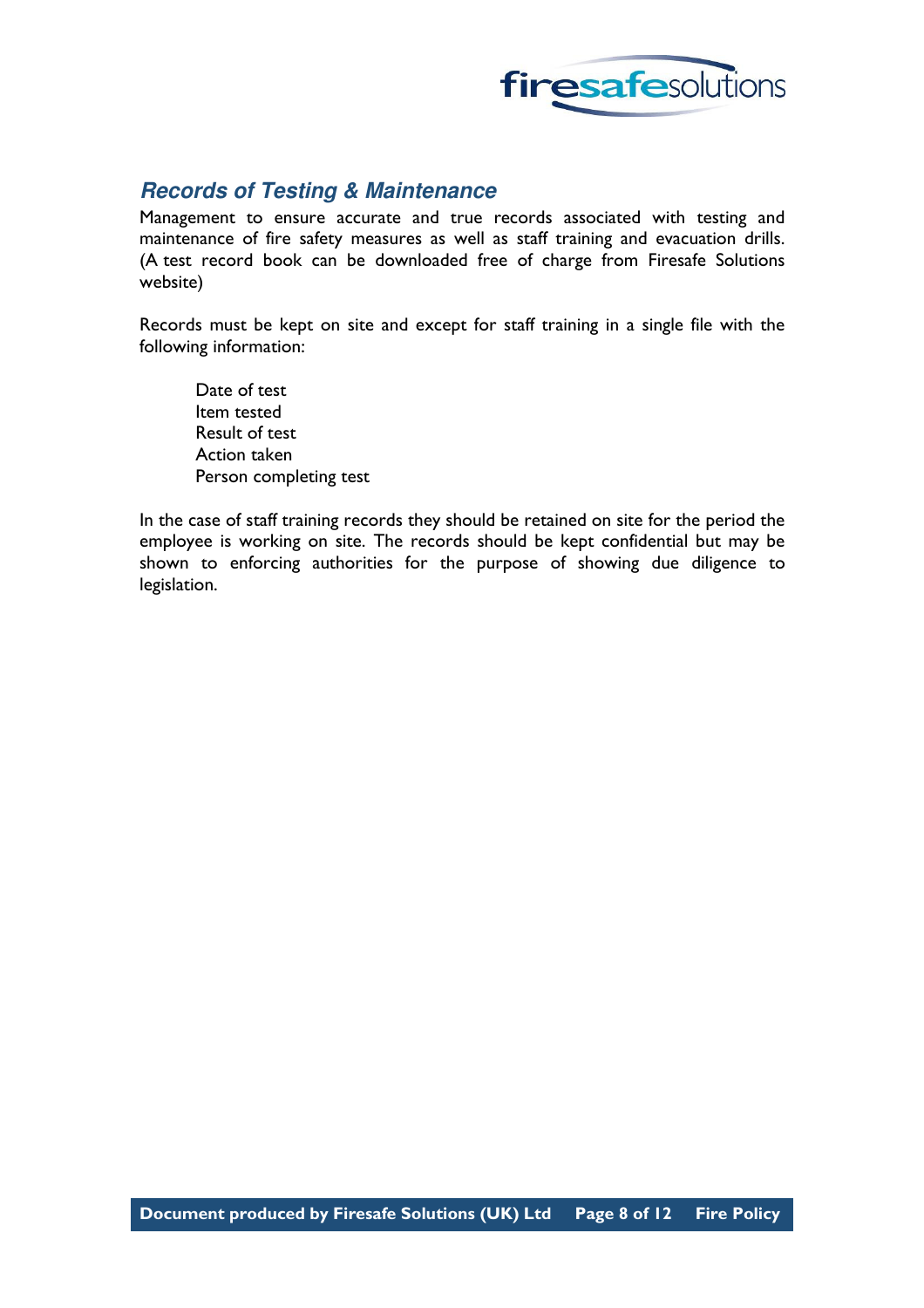

## **Staff Training**

All staff will be given induction training when employed; this will take place on their first day of employment and will encompass:

Action to take on discovering a fire or hearing the alarm Use of fire fighting equipment Location of exits Assembly points

Where necessary, nominated key staff will receive additional annual training providing detailed knowledge on the installed fire safety measures and use of fire fighting equipment.

Staff will sign the Instruction and Training record to show they have completed the training.

Continuation training should be completed annually. All staff are to sign the Instruction and Training record to show they have completed the training.

#### **Evacuation Drills**

It is anticipated this will take place without visitors. The drill should take place at least annually. All staff should sign the Instruction and Training record to show they have completed the drill.

## **Policy on Fire Fighting**

Staff who have been trained in the use of portable fire fighting equipment may attempt to fight an uncontrolled fire where they feel confident it can be dealt with safely however they must not do this where they would put themselves or others at risk of harm from the fire or its effects.

Visitors are actively discouraged from fighting fire unless they have received specific training. Any such fire fighting is carried out at their own risk.

Sufficient fire fighting equipment will be provided in the premises for the purpose of immediate first aid fire fighting. The level of equipment provided will be decided by the fire risk assessment or other competent persons.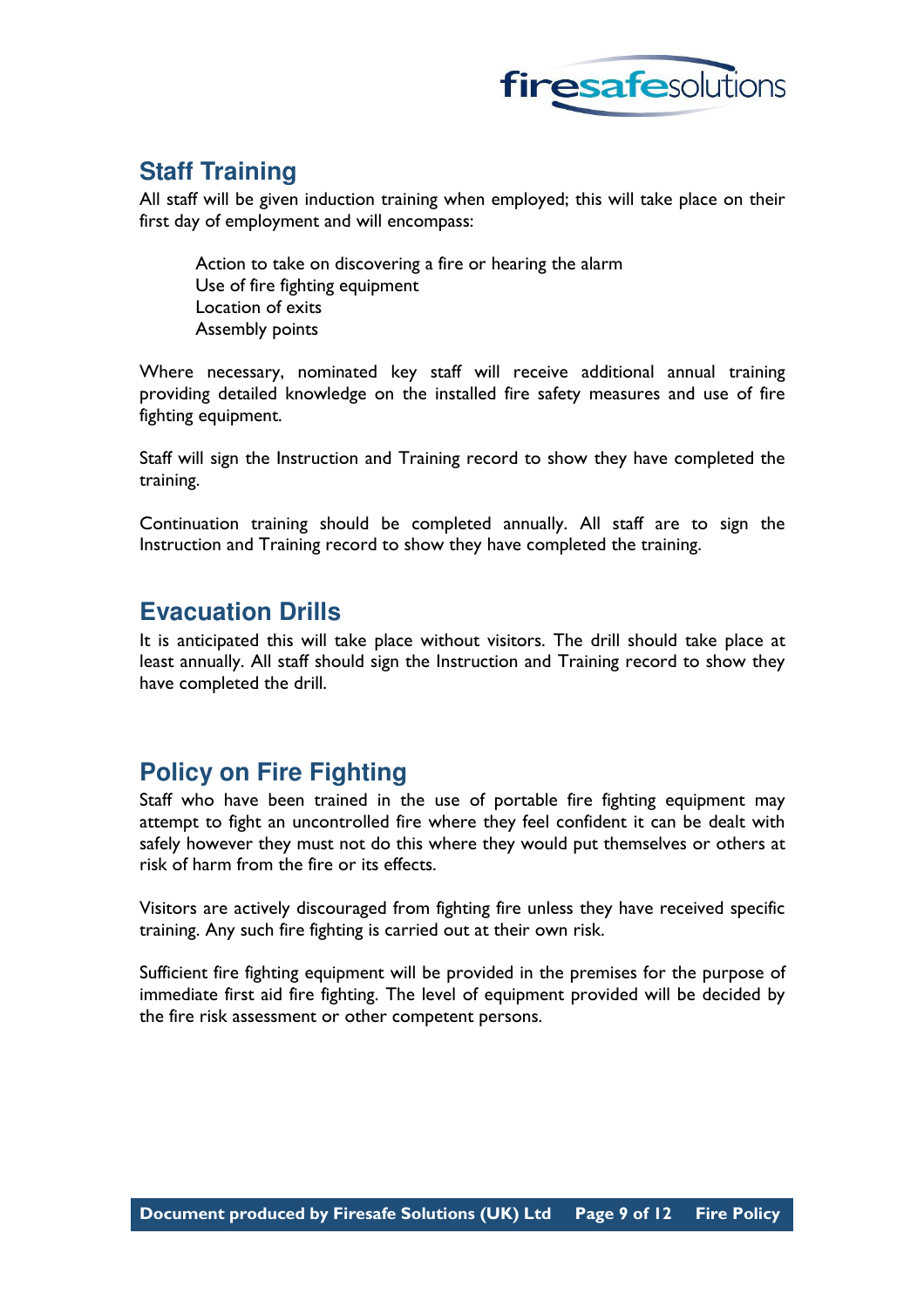

## **Personal Emergency Evacuation Plans (PEEP's)**

All staff known to have a disability will have a PEEP completed on them.

The purpose of the PEEP is to ensure the person is provided with a means of being alerted to a fire emergency and a safe means of escape taking into account their disability or illness.

The PEEP should not disadvantage the employee in their job role but ultimately the purpose of the PEEP is to ensure the safety of the employee and if no reasonable solution can be found to ensuring the safety of the person a restriction in their location within or on the premises may have to be considered.

When completing a PEEP the Manager should speak to the person involved to discuss:

What fire safety issues present problems? How serious are the problems? How can they be overcome?

A generic PEEP can be found on Firesafe Solutions website.

Where it is recognized a resident has a disability that may affect their escape from the building the Responsible Person should consider discussing with them how they can be assisted however as these are private dwellings there is no legal requirement to formally provide outside assistance.

#### **Contractors on Site**

Any contractors invited to site to carry out authorised repairs must provide onsite management with a method statement stating how the work is to be safely completed. This must include a section on fire safety.

Any contractor invited on site to complete "hot work" (work that could use open flame or heat producing equipment high enough to cause ignition to flammable material) must produce a risk assessment stating how the equipment is to be used and what precautions will be put into place to reduce the risk and deal with a fire. All such contractors must bring their own fire fighting equipment onsite suitable for the hazard they are introducing as specified in their risk assessment.

All such fire fighting equipment must be in service (within one year). When the contractors have set up to work, onsite management must carry out an inspection and satisfy themselves they are working safely and to their risk assessment/method statement.

Onsite management has the right to stop any contractor from working in or on the premises where they feel there is an unacceptable risk to the contractors, staff and/or visitors.